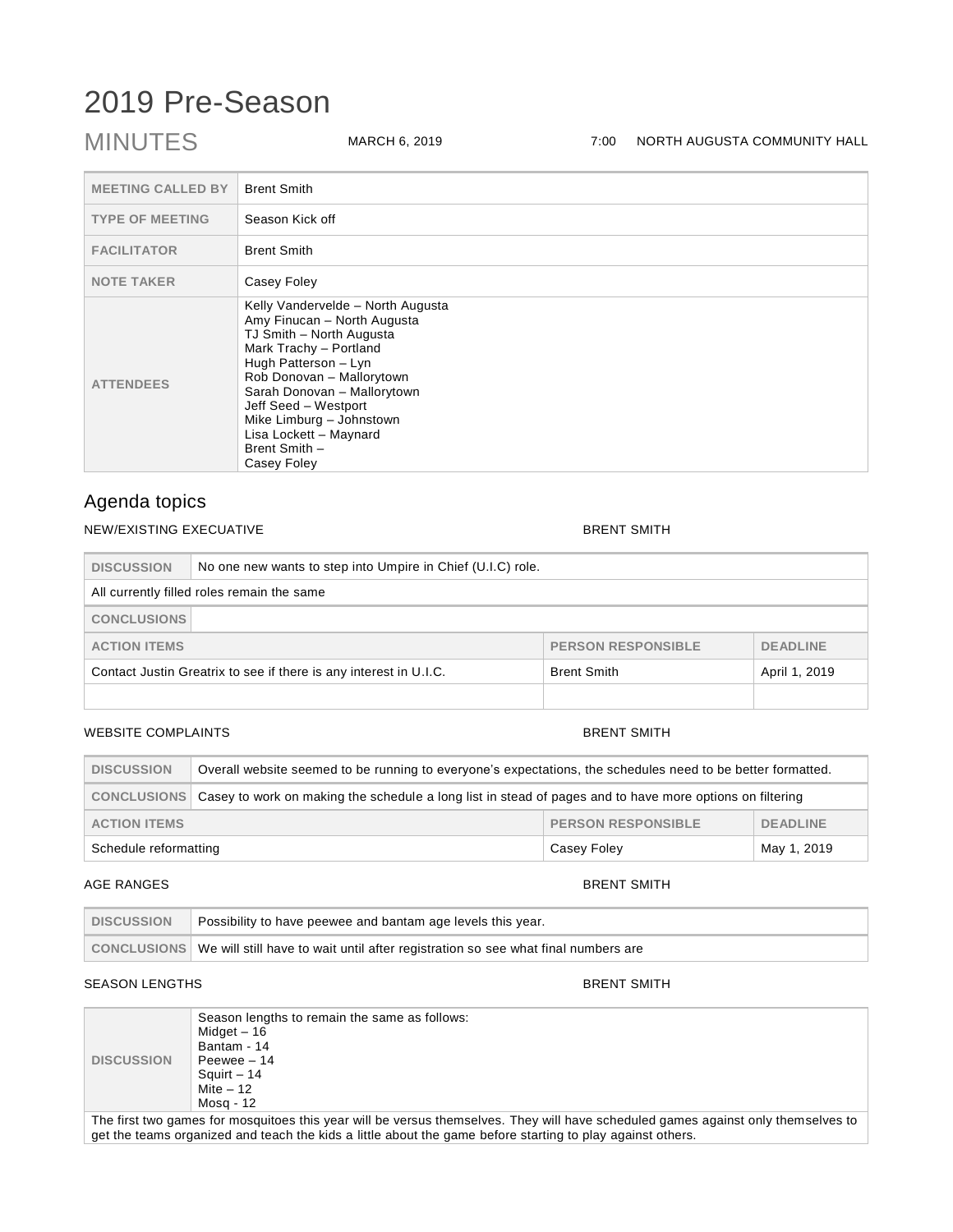|  | CONCLUSIONS Association agreed to give mosq 2 home games where they are playing themselves. So, the parents see they have |
|--|---------------------------------------------------------------------------------------------------------------------------|
|  | a game and actually show up to the ball diamond.                                                                          |

#### VALID UMPIRES **BRENT SMITH**

| <b>DISCUSSION</b>                                                                                                           | There were numerous issues last year around umpires and leagues not providing adequate umpiring for proper |  |  |  |  |
|-----------------------------------------------------------------------------------------------------------------------------|------------------------------------------------------------------------------------------------------------|--|--|--|--|
| Age divisions. Main issues revolved around the squirt and peewee age.                                                       |                                                                                                            |  |  |  |  |
| <b>CONCLUSIONS</b><br>All divisions must have umpires with the proper designation for the age category they are working.    |                                                                                                            |  |  |  |  |
| Westport is going to be hosting an umpire clinic. Please pay attention to the website and your emails for more information. |                                                                                                            |  |  |  |  |
| Contact Greg beech and check the website to see if there are any carded umpire clinics in the area                          |                                                                                                            |  |  |  |  |
| <b>PERSON RESPONSIBLE</b><br><b>DEADLINE</b><br><b>ACTION ITEMS</b>                                                         |                                                                                                            |  |  |  |  |
| <b>Brent Smith</b><br>Discussion with individuals that caused the issues around umpires last year<br>April 1, 2019          |                                                                                                            |  |  |  |  |
| Update the website with umpire clinic information once available<br>April 1, 2019<br>Casey Foley                            |                                                                                                            |  |  |  |  |
|                                                                                                                             | Find out about carded umpire clinic, update the website<br>Casey Foley<br>April 1, 2019                    |  |  |  |  |

### MOSQUITO RULE **BRENT SMITH**

| <b>DISCUSSION</b>                                                                                                                                               | This rule is used on mites as well. The rule discussed is about the control of the ball in the in field during the play. |                |  |  |
|-----------------------------------------------------------------------------------------------------------------------------------------------------------------|--------------------------------------------------------------------------------------------------------------------------|----------------|--|--|
|                                                                                                                                                                 | CONCLUSIONS Rule to stay the same as it is currently stated on the website.                                              |                |  |  |
| Email will be sent out to coaches at the beginning of the year addressing the concerns that we have heard about. See below with the<br>currently list of topics |                                                                                                                          |                |  |  |
| <b>PERSON RESPONSIBLE</b><br><b>ACTION ITEMS</b><br><b>DEADLINE</b>                                                                                             |                                                                                                                          |                |  |  |
| Create a coach's email for the beginning of the season<br><b>Brent Smith, Casey Foley</b>                                                                       |                                                                                                                          | April 17, 2019 |  |  |

#### ISSUES WITH POINTS AND RELATIONS OF A RELATIONS OF A RELATION OF A RELATION OF A RELATION OF A RELATION OF A R

 $\equiv$ 

| <b>DISCUSSION</b>                                                                                                                                                          | Points were submitted promptly last year. |  |  |
|----------------------------------------------------------------------------------------------------------------------------------------------------------------------------|-------------------------------------------|--|--|
|                                                                                                                                                                            |                                           |  |  |
| When coaches email gets sent out, they will be notified that they have 48 hours to send in the score or a game or<br><b>CONCLUSIONS</b><br>that game will result in a tie. |                                           |  |  |
| <b>PERSON RESPONSIBLE</b><br><b>ACTION ITEMS</b><br><b>DEADLINE</b>                                                                                                        |                                           |  |  |
| Ensure coaches are aware of 48-hour score submitting rule<br>April 1, 2019<br>Casey Foley                                                                                  |                                           |  |  |

### OPEN DISCUSSION OPEN FLOOR

| <b>DISCUSSION</b>                                                                                                                                                                                                            | Birth years for age category's will be posted on the website for clarity this year              |                           |                 |  |  |
|------------------------------------------------------------------------------------------------------------------------------------------------------------------------------------------------------------------------------|-------------------------------------------------------------------------------------------------|---------------------------|-----------------|--|--|
| If an age category gets removed then website will reflect the new age range for the modified categories                                                                                                                      |                                                                                                 |                           |                 |  |  |
|                                                                                                                                                                                                                              | Learn to play – Softball Ontario – Tim Hortons gives out t-shirts.                              |                           |                 |  |  |
|                                                                                                                                                                                                                              | Umpire fees will remain the same this year                                                      |                           |                 |  |  |
|                                                                                                                                                                                                                              | Peewee girls will be noted as "Novice" on the website to be in accordance with softball Ontario |                           |                 |  |  |
| Select Ball: Mallorytown to inform scores so it can post on the website and notify coaches when tryouts will be for select teams (girls'<br>categories, currently looking at peewee and bantam girls) open invitation tryout |                                                                                                 |                           |                 |  |  |
| Tournament fees will be introduced this year and an email will be sent to associations before the next meeting so they can bring the<br>check with them. Amounts will be clarified in that email                             |                                                                                                 |                           |                 |  |  |
| Coaches list to include but not limited to the following:<br>Clarify specific rules<br>How to submit scores<br>How to find your representative<br>Rule on in-field fly<br>Language<br>Process for cancelling games           |                                                                                                 |                           |                 |  |  |
| <b>ACTION ITEMS</b>                                                                                                                                                                                                          |                                                                                                 | <b>PERSON RESPONSIBLE</b> | <b>DEADLINE</b> |  |  |